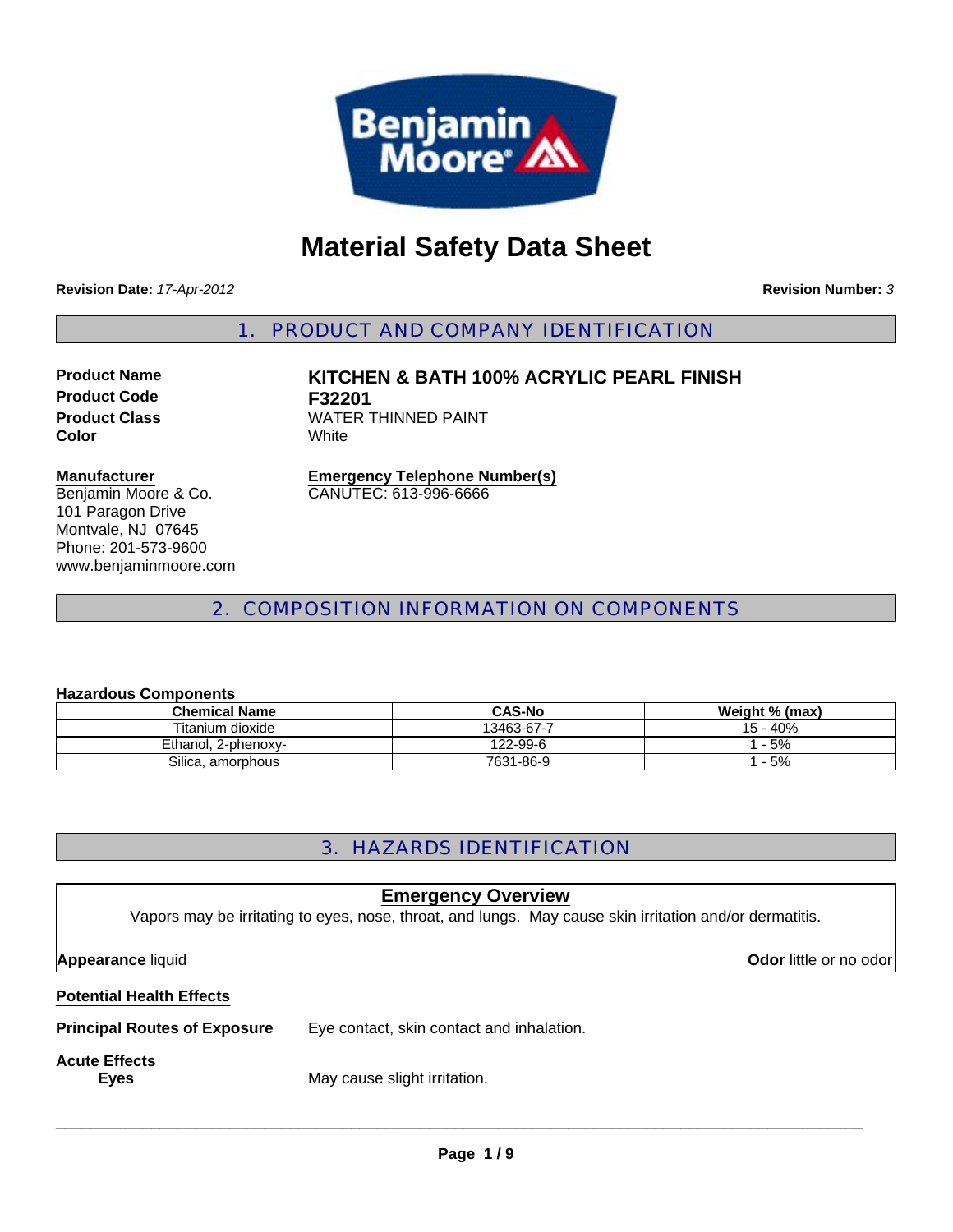| <b>Skin</b><br>Ingestion                                      | <b>Inhalation</b>                                        | Substance may cause slight skin irritation.<br>May cause irritation of respiratory tract.<br>Ingestion may cause gastrointestinal irritation, nausea, vomiting and diarrhea. |                      |          |  |
|---------------------------------------------------------------|----------------------------------------------------------|------------------------------------------------------------------------------------------------------------------------------------------------------------------------------|----------------------|----------|--|
| <b>Chronic Effects</b>                                        |                                                          | Repeated contact may cause allergic reactions in very susceptible persons.                                                                                                   |                      |          |  |
|                                                               | See Section 11 for additional Toxicological information. |                                                                                                                                                                              |                      |          |  |
|                                                               | <b>Aggravated Medical Conditions</b>                     | None known                                                                                                                                                                   |                      |          |  |
| <b>HMIS</b>                                                   | Health: 1                                                | <b>Flammability: 0</b>                                                                                                                                                       | <b>Reactivity: 0</b> | $PPE: -$ |  |
| <b>HMIS Legend</b><br>0 - Minimal Hazard<br>1 - Slight Hazard |                                                          |                                                                                                                                                                              |                      |          |  |

 $\Box$ 

- 1 Slight Hazard
- 2 Moderate Hazard
- 3 Serious Hazard
- 4 Severe Hazard
- \* Chronic Hazard

X - Consult your supervisor or S.O.P. for "Special" handling instructions.

*Note: The PPE rating has intentionally been left blank. Choose appropriate PPE that will protect employees from the hazards the material will present under the actual normal conditions of use.*

*Caution: HMIS® ratings are based on a 0-4 rating scale, with 0 representing minimal hazards or risks, and 4 representing significant hazards or risks. Although HMIS® ratings are not required on MSDSs under 29 CFR 1910.1200, the preparer, has choosen to provide them. HMIS® ratings are to be used only in conjunction with a fully implemented HMIS® program by workers who have received appropriate HMIS® training. HMIS® is a registered trade and service mark of the NPCA. HMIS® materials may be purchased exclusively from J. J. Keller (800) 327-6868.*

# 4. FIRST AID MEASURES

| <b>General Advice</b>     | No hazards which require special first aid measures.                                               |  |
|---------------------------|----------------------------------------------------------------------------------------------------|--|
| <b>Eye Contact</b>        | Rinse thoroughly with plenty of water for at least 15 minutes and consult a physician.             |  |
| <b>Skin Contact</b>       | Wash off immediately with soap and plenty of water removing all contaminated<br>clothes and shoes. |  |
| <b>Inhalation</b>         | Move to fresh air. If symptoms persist, call a physician.                                          |  |
| Ingestion                 | Clean mouth with water and afterwards drink plenty of water. Consult a physician if<br>necessary.  |  |
| <b>Notes To Physician</b> | Treat symptomatically                                                                              |  |

# 5. FIRE-FIGHTING MEASURES

| <b>Suitable Extinguishing Media</b>                                                                           | Use extinguishing measures that are appropriate to local<br>circumstances and the surrounding environment. |
|---------------------------------------------------------------------------------------------------------------|------------------------------------------------------------------------------------------------------------|
| Protective Equipment And Precautions For Firefighters As in any fire, wear self-contained breathing apparatus | pressure-demand, MSHA/NIOSH (approved or equivalent)<br>and full protective gear.                          |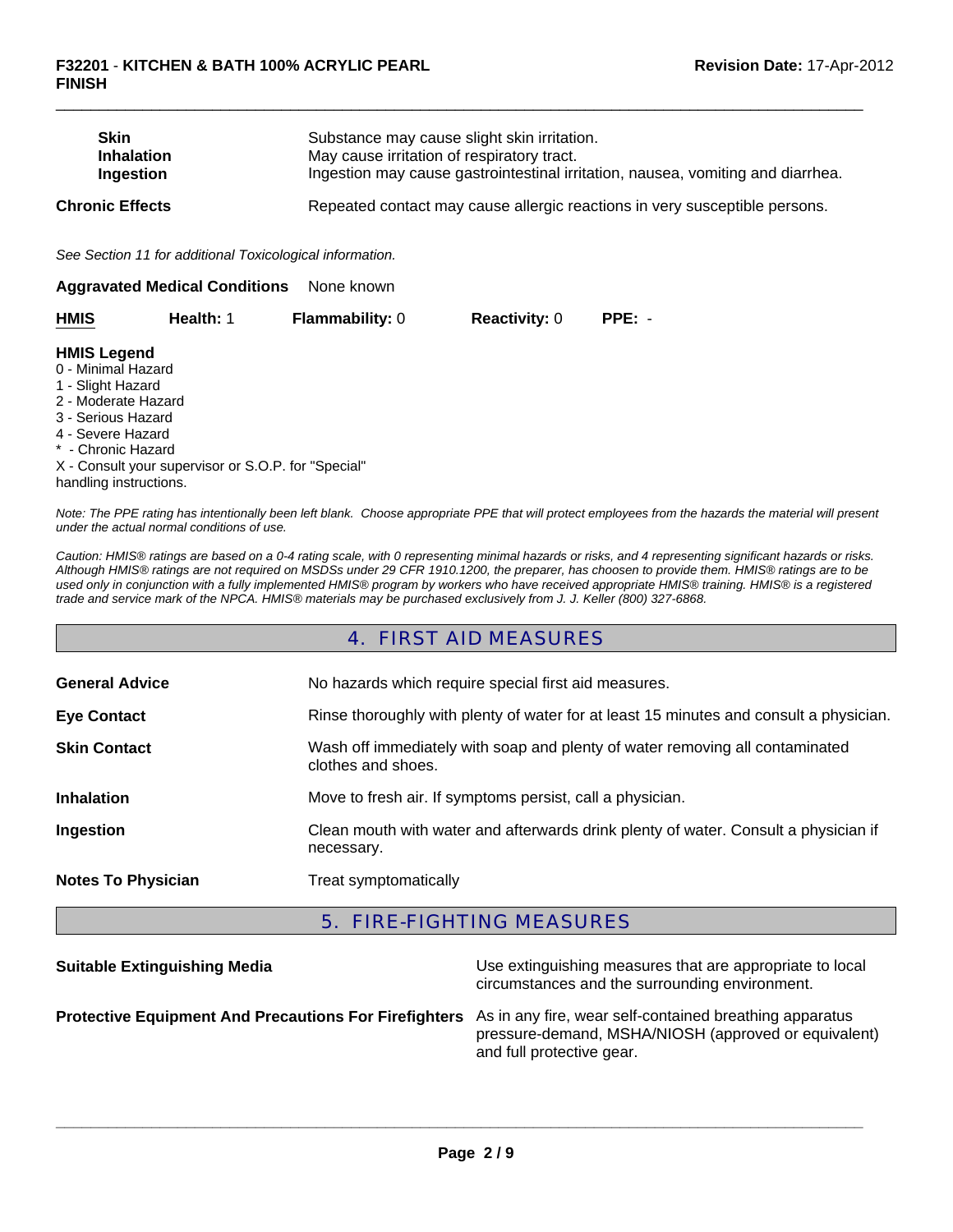| <b>Specific Hazards Arising From The Chemical</b>                                                 | Closed containers may rupture if exposed to fire or extreme<br>heat. |
|---------------------------------------------------------------------------------------------------|----------------------------------------------------------------------|
| <b>Sensitivity To Mechanical Impact</b>                                                           | No.                                                                  |
| <b>Sensitivity To Static Discharge</b>                                                            | No.                                                                  |
| <b>Flash Point Data</b><br>Flash Point (°F)<br>Flash Point (°C)<br><b>Flash Point Method</b>      | Not applicable<br>Not applicable<br>Not applicable                   |
| <b>Flammability Limits In Air</b><br><b>Upper Explosion Limit</b><br><b>Lower Explosion Limit</b> | Not applicable<br>Not applicable                                     |
| Health: 1<br><b>NFPA</b><br>Flammability: 0                                                       | <b>Instability: 0</b><br><b>Special: Not Applicable</b>              |
| NFPA Legend                                                                                       |                                                                      |

 $\Box$ 

- **NFPA Legend** 0 - Not Hazardous
- 1 Slightly
- 2 Moderate
- 
- 3 High
- 4 Severe

*The ratings assigned are only suggested ratings, the contractor/employer has ultimate responsibilities for NFPA ratings where this system is used.*

*Additional information regarding the NFPA rating system is available from the National Fire Protection Agency (NFPA) at www.nfpa.org.*

# 6. ACCIDENTAL RELEASE MEASURES

| <b>Personal Precautions</b>      | Avoid contact with skin, eyes and clothing. Ensure adequate ventilation.                                                                                                      |  |  |
|----------------------------------|-------------------------------------------------------------------------------------------------------------------------------------------------------------------------------|--|--|
| <b>Environmental Precautions</b> | Prevent further leakage or spillage if safe to do so.                                                                                                                         |  |  |
| <b>Methods For Clean-Up</b>      | Soak up with inert absorbent material. Sweep up and shovel into suitable containers<br>for disposal.                                                                          |  |  |
| <b>Other Information</b>         | None known                                                                                                                                                                    |  |  |
| <b>7. HANDLING AND STORAGE</b>   |                                                                                                                                                                               |  |  |
| <b>Handling</b>                  | Avoid contact with skin, eyes and clothing. Avoid breathing vapors, spray mists or<br>sanding dust. In case of insufficient ventilation, wear suitable respiratory equipment. |  |  |
| <b>Storage</b>                   | Keep container tightly closed. Keep out of the reach of children.                                                                                                             |  |  |

# 8. EXPOSURE CONTROLS / PERSONAL PROTECTION

# **Exposure Limits**

#### **Hazardous Components**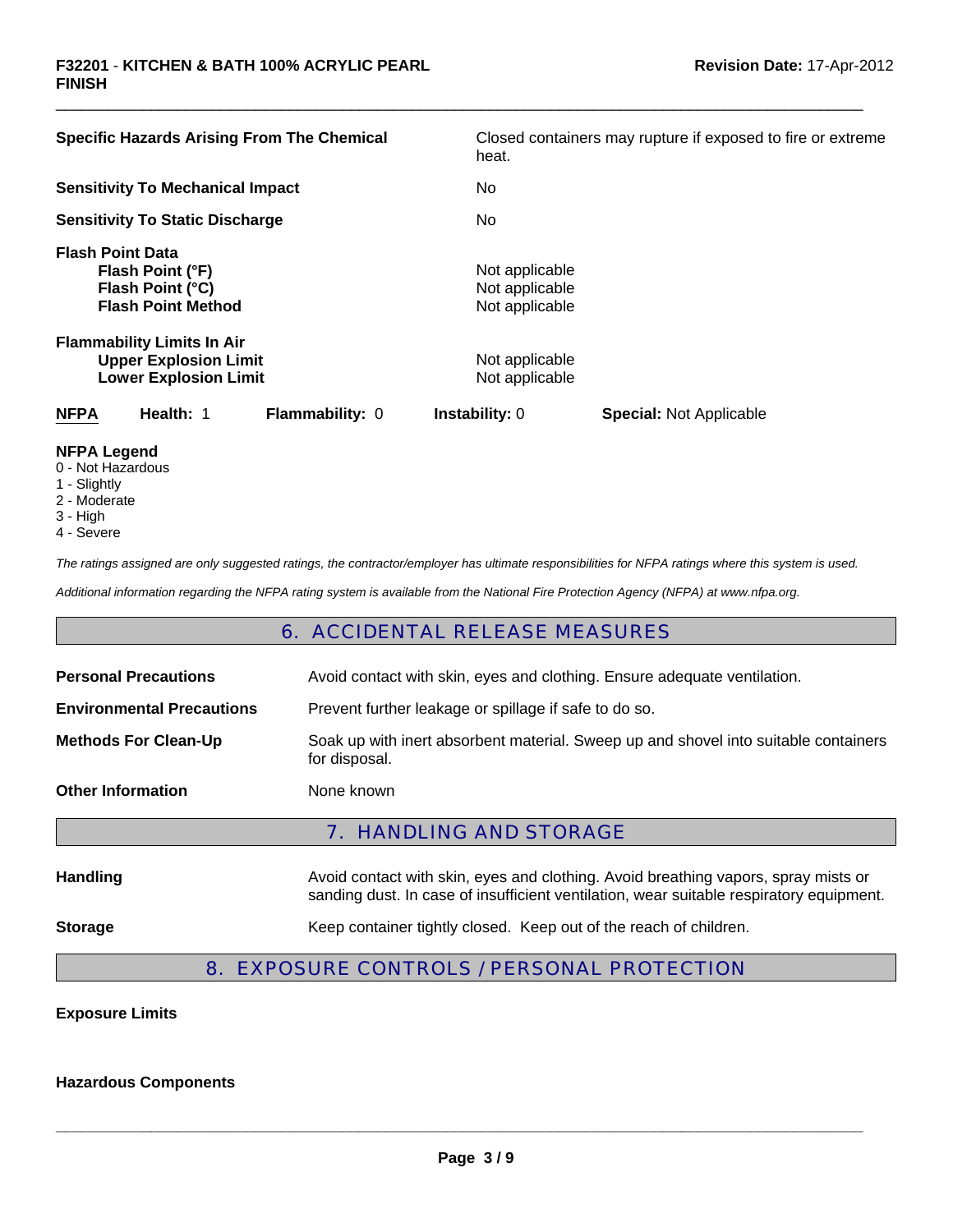#### **F32201** - **KITCHEN & BATH 100% ACRYLIC PEARL FINISH**

| <b>Chemical Name</b> | <b>ACGIH</b>               | <b>Alberta</b>     | <b>British Columbia</b>     | Ontario                                                                                 | Quebec                 |
|----------------------|----------------------------|--------------------|-----------------------------|-----------------------------------------------------------------------------------------|------------------------|
| Titanium dioxide     | 10 mg/m <sup>3</sup> - TWA | 10 mg/m $^3$ - TWA | 10 mg/m <sup>3</sup> - TWA  | 10 mg/m <sup>3</sup> - TWAEV                                                            | 10 mg/m <sup>3</sup> - |
|                      |                            |                    | $3$ mg/m <sup>3</sup> - TWA |                                                                                         | <b>TWAEV</b>           |
| Ethanol, 2-phenoxy-  | N/E                        | N/E                | N/E                         | 141 mg/m <sup>3</sup> - TWAEV<br>25 ppm - TWAEV<br>Absorption through<br>skin, eyes, or | N/E                    |
|                      |                            |                    |                             | mucous membranes                                                                        |                        |
| Silica, amorphous    | N/E                        | N/E                | N/E                         | N/E                                                                                     | N/E                    |

 $\Box$ 

#### **Legend**

ACGIH - American Conference of Governmental Industrial Hygienists Alberta - Alberta Occupational Exposure Limits British Columbia - British Columbia Occupational Exposure Limits Ontario - Ontario Occupational Exposure Limits Quebec - Quebec Occupational Exposure Limits N/E - Not established

**Engineering Measures** Ensure adequate ventilation, especially in confined areas.

| <b>Personal Protective Equipment</b> |                                                                                                                                     |
|--------------------------------------|-------------------------------------------------------------------------------------------------------------------------------------|
| <b>Eye/Face Protection</b>           | Safety glasses with side-shields.                                                                                                   |
| <b>Skin Protection</b>               | Protective gloves and impervious clothing                                                                                           |
| <b>Respiratory Protection</b>        | In case of insufficient ventilation wear suitable respiratory equipment.                                                            |
| <b>Hygiene Measures</b>              | Avoid contact with skin, eyes and clothing. Remove and wash contaminated clothing<br>before re-use. Wash thoroughly after handling. |

# 9. PHYSICAL AND CHEMICAL PROPERTIES

| Appearance                        | liquid            |
|-----------------------------------|-------------------|
| Odor                              | little or no odor |
| Density (Ibs/gal)                 | $10.5 - 10.6$     |
| <b>Specific Gravity</b>           | $1.25 - 1.27$     |
| рH                                | Not available     |
| <b>Viscosity (centistokes)</b>    | Not available     |
| <b>Evaporation Rate</b>           | Not available     |
| <b>Vapor Pressure</b>             | Not available     |
| <b>Vapor Density</b>              | Not available     |
| Wt. % Solids                      | 40 - 50           |
| Vol. % Solids                     | $30 - 40$         |
| Wt. % Volatiles                   | $50 - 60$         |
| Vol. % Volatiles                  | $60 - 70$         |
| <b>VOC Regulatory Limit (g/L)</b> | < 100             |
| <b>Boiling Point (°F)</b>         | 212               |
| <b>Boiling Point (°C)</b>         | 100               |
| <b>Freezing Point (°F)</b>        | 32                |
| <b>Freezing Point (°C)</b>        | 0                 |
| Flash Point (°F)                  | Not applicable    |
| Flash Point (°C)                  | Not applicable    |
| <b>Flash Point Method</b>         | Not applicable    |
| <b>Upper Explosion Limit</b>      | Not available     |
| <b>Lower Explosion Limit</b>      | Not available     |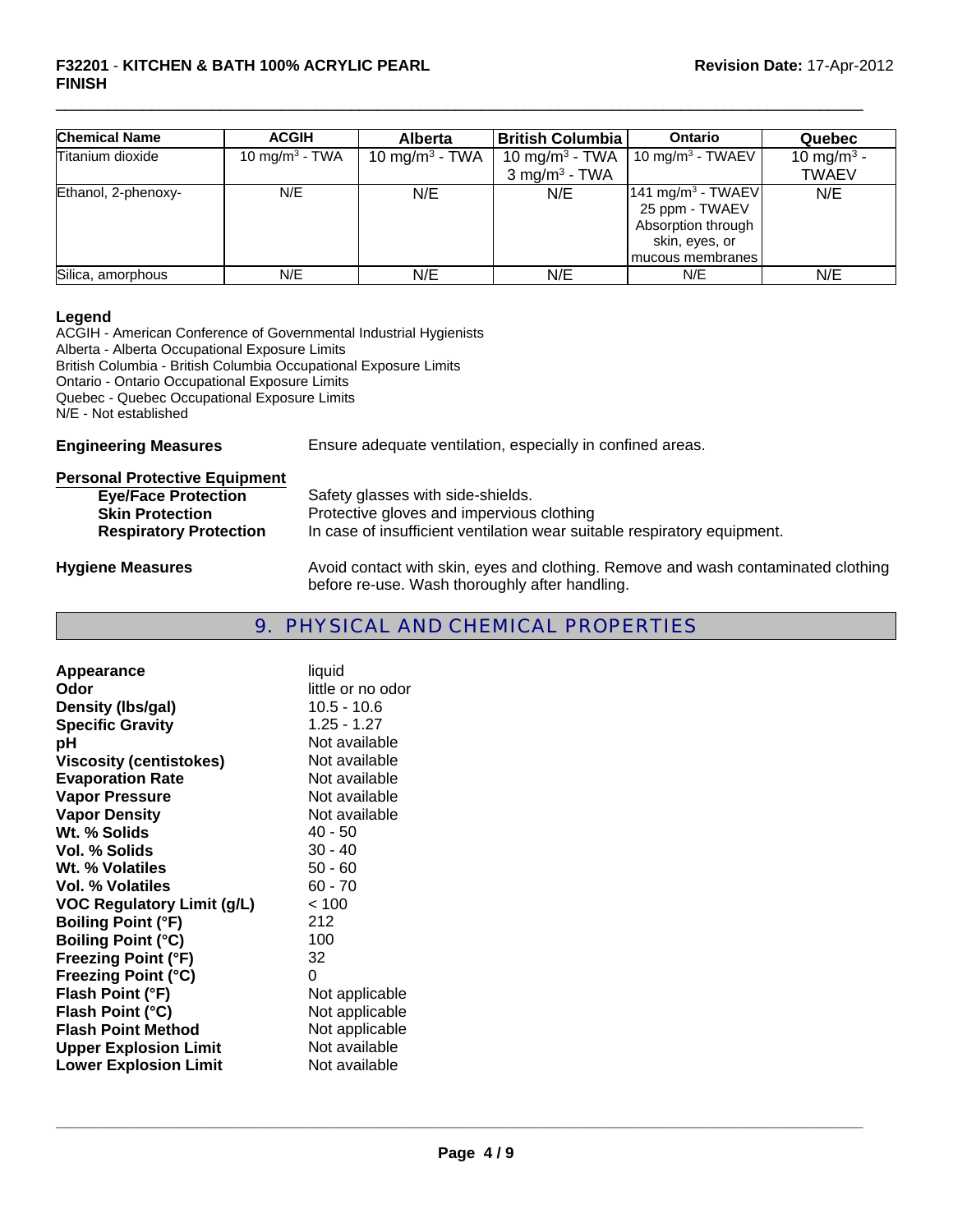# 9. PHYSICAL AND CHEMICAL PROPERTIES

 $\Box$ 

# 10. STABILITY AND REACTIVITY

| Stable under normal conditions.<br><b>Chemical Stability</b> |                                          |
|--------------------------------------------------------------|------------------------------------------|
| <b>Conditions To Avoid</b>                                   | Prevent from freezing                    |
| <b>Incompatible Materials</b>                                | No materials to be especially mentioned  |
| <b>Hazardous Decomposition Products</b>                      | None under normal use.                   |
| <b>Possibility Of Hazardous Reactions</b>                    | Hazardous polymerisation will not occur. |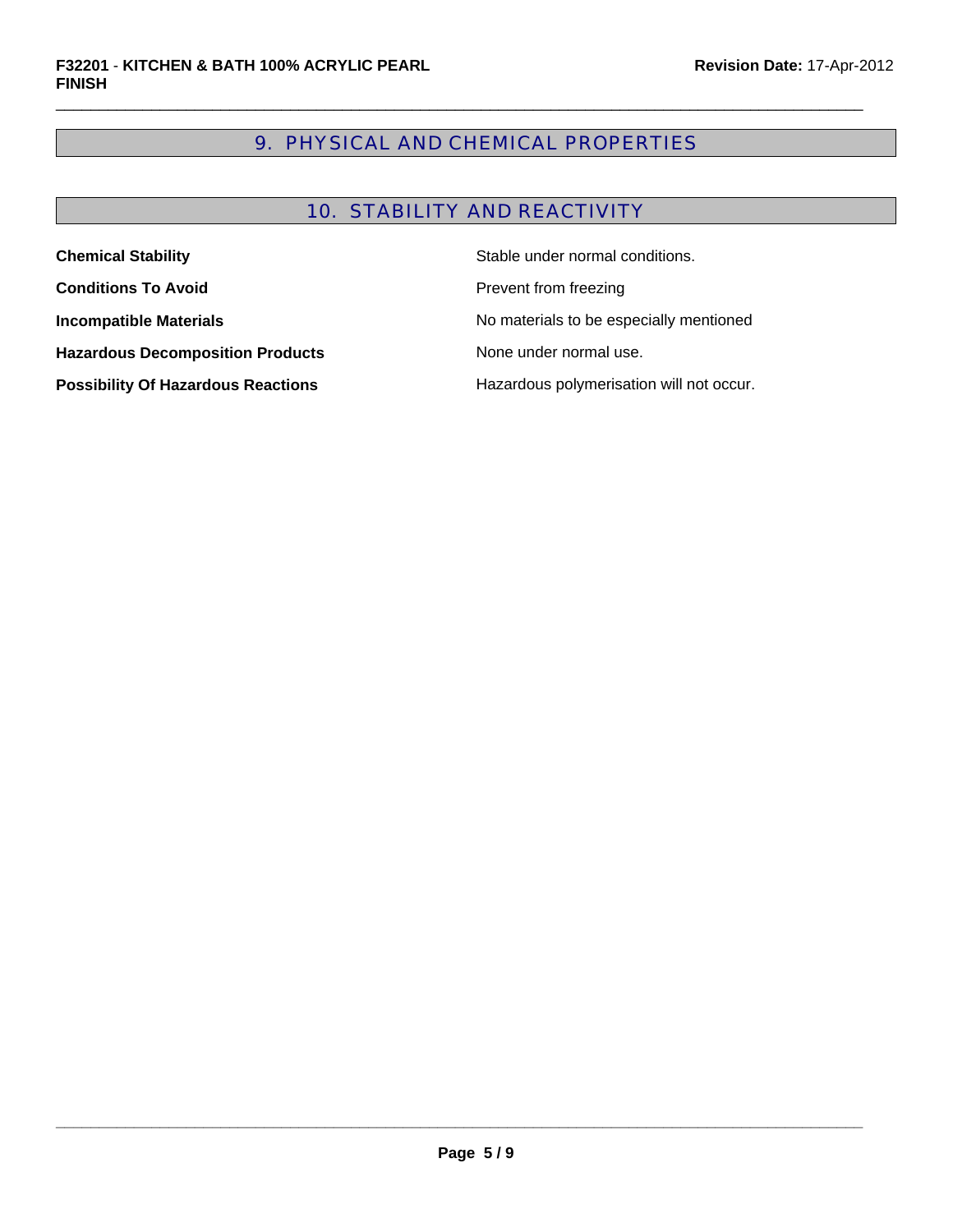# 11. TOXICOLOGICAL INFORMATION

 $\Box$ 

**Acute Toxicity**

**Product** No information available

#### **Component**

LD50 Oral: > 10000 mg/kg (Rat) LD50 Dermal:  $> 10000$  mg/m<sup>3</sup> (Rabbit) Titanium dioxide LC50 Inhalation (Dust):  $> 6.82$  mg/L (Rat, 4 hr.)

Ethanol, 2-phenoxy-LD50 Oral: 1260 mg/kg (Rat) LD50 Dermal: 5 mL/kg (Rabbit)

Silica, amorphous LD50 Oral: > 5000 mg/kg (Rat) LD50 Dermal: 2,000 mg/kg (Rabbit) LC50 Inhalation (Dust): > 2 mg/L

# **Chronic Toxicity**

#### **Carcinogenicity**

The information below indicates whether each agency has listed any ingredient as a carcinogen:

| <b>Chemical Name</b> | <b>ACGIH</b> | <b>IARC</b>   | <b>NTP</b> | <b>OSHA</b><br>Carcinogen |
|----------------------|--------------|---------------|------------|---------------------------|
|                      |              | 2B - Possible |            | Listed                    |
| Titanium dioxide     |              | Human         |            |                           |
|                      |              | Carcinogen    |            |                           |

• Although IARC has classified titanium dioxide as possibly carcinogenic to humans (2B), their summary concludes: "No significant exposure to titanium dioxide is thought to occur during the use of products in which titanium dioxide is bound to other materials, such as paint."

#### **Legend**

ACGIH - American Conference of Governmental Industrial Hygienists IARC - International Agency for Research on Cancer NTP - National Toxicity Program OSHA - Occupational Safety & Health Administration

12. ECOLOGICAL INFORMATION

#### **Ecotoxicity Effects**

# **Product**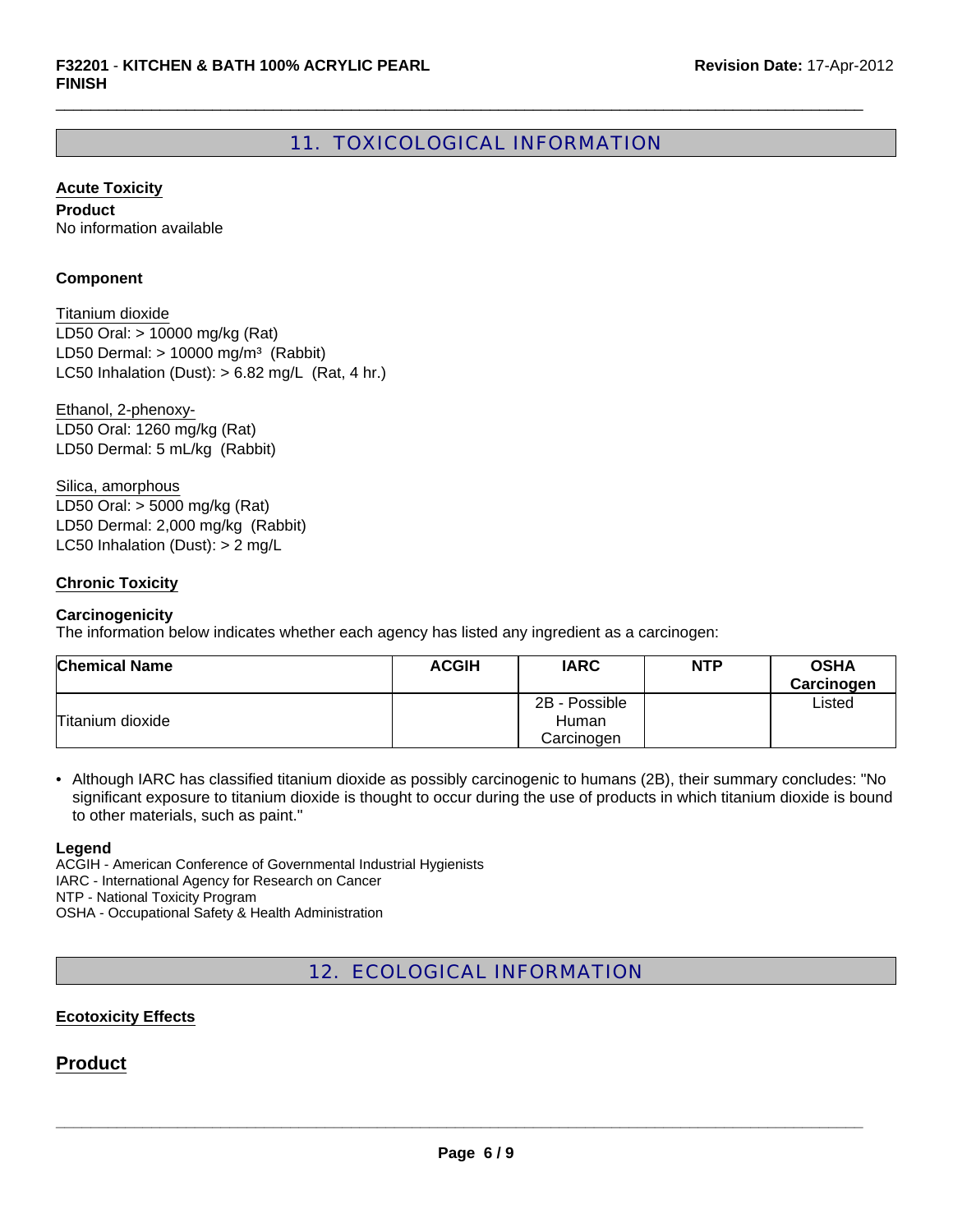# 12. ECOLOGICAL INFORMATION

 $\Box$ 

#### **Acute Toxicity to Fish** No information available

#### **Acute Toxicity to Aquatic Invertebrates**

No information available

#### **Acute Toxicity to Aquatic Plants**

No information available

# **Component Acute Toxicity to Fish**

Titanium dioxide

LC50: >1000 mg/L (Fathead Minnow - 96 hr.)

# **Acute Toxicity to Aquatic Invertebrates**

No information available

# **Acute Toxicity to Aquatic Plants**

No information available

# 13. DISPOSAL CONSIDERATIONS

**Waste Disposal Method** Dispose of in accordance with federal, state, provincial, and local regulations. Dry, empty containers may be recycled in a can recycling program. Local requirements may vary, consult your sanitation department or state-designated environmental protection agency for more disposal options.

# 14. TRANSPORT INFORMATION

| TDG.               | Not regulated |
|--------------------|---------------|
| <b>ICAO / IATA</b> | Not regulated |
| <b>IMDG/IMO</b>    | Not regulated |

# 15. REGULATORY INFORMATION

# **International Inventories**

| <b>United States TSCA</b> | Yes - All components are listed or exempt. |
|---------------------------|--------------------------------------------|
| <b>Canada DSL</b>         | Yes - All components are listed or exempt. |

# **National Pollutant Release Inventory (NPRI)**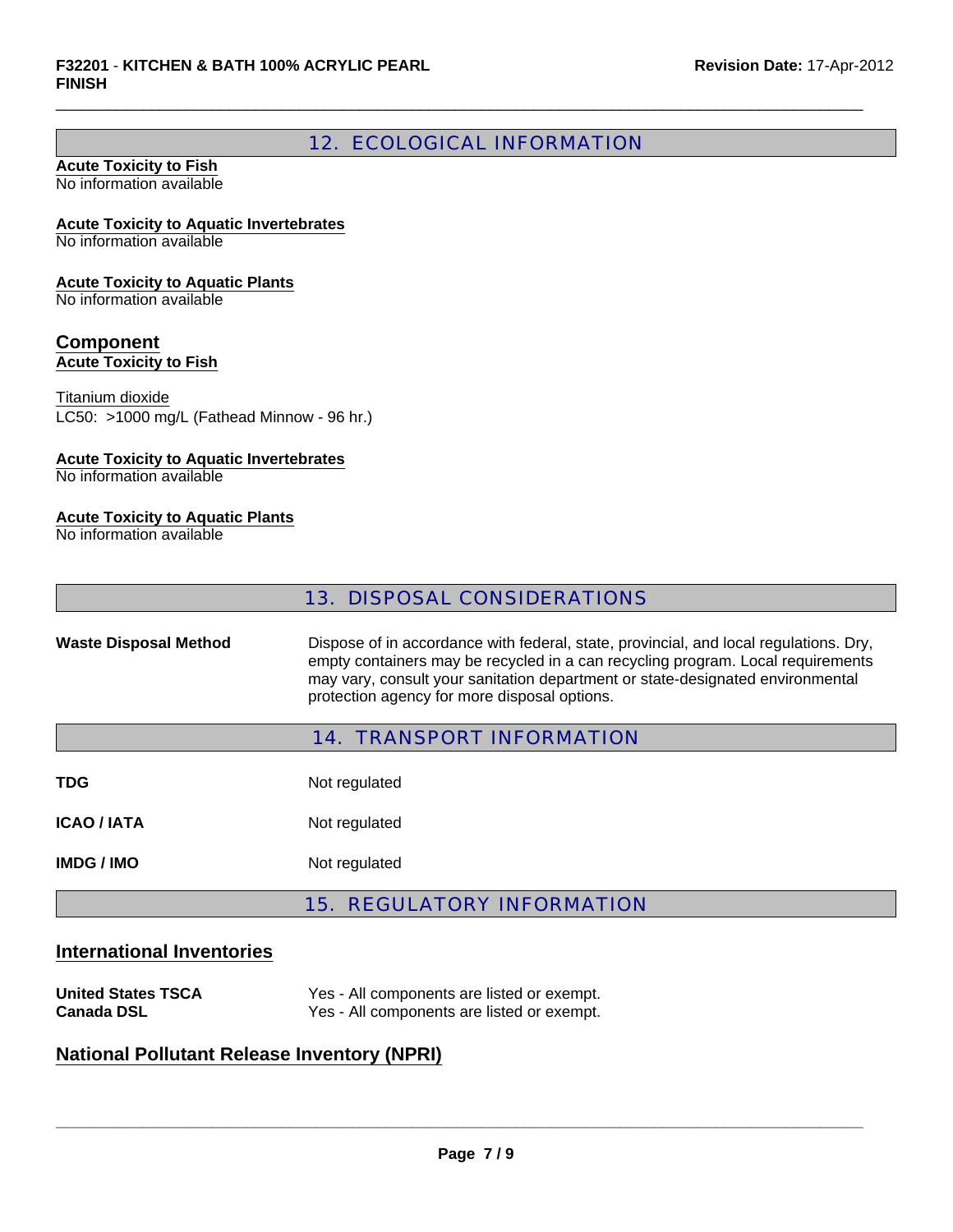# 15. REGULATORY INFORMATION

 $\Box$ 

#### **NPRI Parts 1- 4**

This product contains the following Parts 1-4 NPRI chemicals:

| <b>Chemical Name</b> | <b>CAS-No</b> | Weigh    |
|----------------------|---------------|----------|
| Ethanol, 2-phenoxy-  | 122-99-6      | $1 - 5%$ |

**Combight % (max)** 

*This product may contain trace amounts of (other) NPRI Parts I-4 reportable chemicals. Contact the preparer for further information.*

#### **NPRI Part 5**

This product contains the following NPRI Part 5 Chemicals:

*This product may contain trace amounts of (other) NPRI Part 5 reportable chemicals. Contact the preparer for further information.*

#### **WHMIS Regulatory Status**

This product has been classified in accordance with the hazard criteria of the Controlled Products Regulations (CPR) and the MSDS contains all the information required by the CPR.

#### **WHMIS Hazard Class**

D<sub>2</sub>A Very toxic materials



# 16. OTHER INFORMATION

**WARNING!** If you scrape, sand, or remove old paint, you may release lead dust. LEAD IS TOXIC. EXPOSURE TO LEAD DUST CAN CAUSE SERIOUS ILLNESS, SUCH AS BRAIN DAMAGE, ESPECIALLY IN CHILDREN. PREGNANT WOMEN SHOULD ALSO AVOID EXPOSURE. Wear a NIOSH approved respirator to control lead exposure. Clean up carefully with a HEPA vacuum and a wet mop. Before you start, find out how to protect yourself and your family by logging onto Health Canada @ http://www.hc-sc.gc.ca/iyh-vsv/prod/paint-peinture\_e.html.

**Prepared By** Product Stewardship Department Benjamin Moore & Co. 360 Route 206 - P.O. Box 4000 Flanders, NJ 07836 866-690-1961

**Revision Date:** 17-Apr-2012

**Revision Summary** No information available